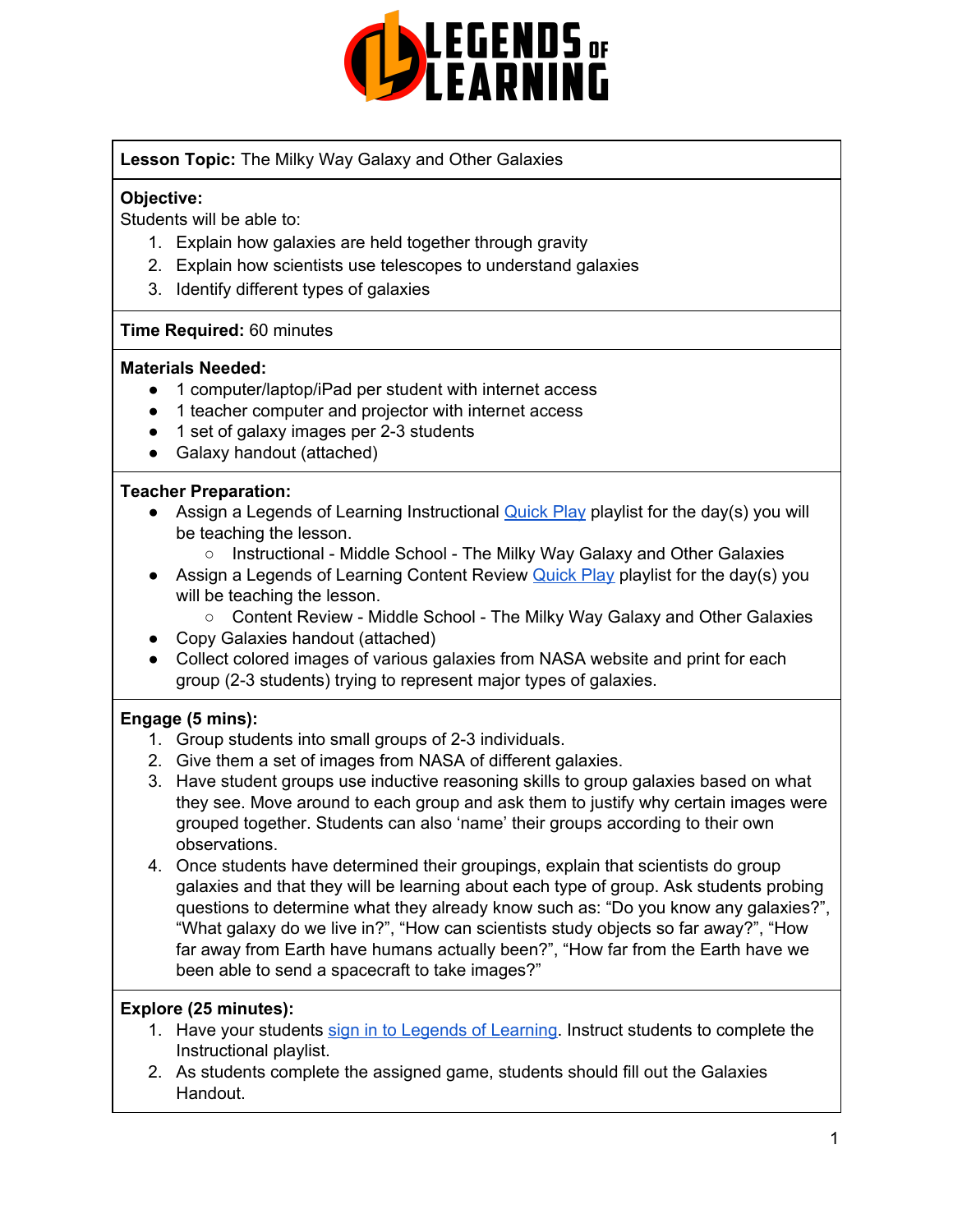

3. Assist students as needed during game play, pause playlist if you need to address content or questions to the entire class.

## **Explain (10 minutes):**

- 1. Review answers to the Galaxies Handout by going over them aloud to make sure all students have correct information.
- 2. Go back to the original images. Have students re-group images according to correct labels. Discuss which galaxy we live in and what type it is. Probe students to think about how we know about the Milky Way when we can't directly photograph it. This would be a great time to reiterate that we have never sent a spacecraft further out than our own solar system to take pictures and images (which is a misconception for many students).

# **Elaborate (5 minutes):**

1. Show the following SciShow video to explain how we know what the Milky Way looks like: **How Do We Know What the Milky Way [Looks](https://www.youtube.com/watch?v=OSDZjz0YZTE) Like?**

# **Evaluate (15 minutes):**

- 1. Have your students sign in to Legends of [Learning](https://intercom.help/legends-of-learning/en/articles/2154920-students-joining-a-playlist). Instruct students to complete the Content Review playlist.
- 2. [Analyze](https://intercom.help/legends-of-learning/en/articles/2154918-tracking-student-progress-and-performance) student results to determine what concepts need to be a focus for reteaching.

# **Additional Lesson Strategies:**

- To use Legends for additional instruction, create a [custom](https://intercom.help/legends-of-learning/en/articles/2154910-creating-a-playlist) playlist with an [instructional](https://intercom.help/legends-of-learning/en/articles/3505828-types-of-games) [game](https://intercom.help/legends-of-learning/en/articles/3505828-types-of-games) and pre and post [assessment](https://intercom.help/legends-of-learning/en/articles/2154913-adding-assessments-to-a-playlist).
- To use Legends for a quick formative [assessment](https://intercom.help/legends-of-learning/en/articles/2154913-adding-assessments-to-a-playlist), create a 5-question assessment in a [playlist](https://intercom.help/legends-of-learning/en/articles/2154910-creating-a-playlist).
- To use Legends for a student-directed experience, create a [targeted](https://intercom.help/legends-of-learning/en/articles/3340814-targeted-freeplay) freeplay playlist.
- Encourage students to play on their own at home in Legends of Learning: [Awakening](https://intercom.help/legends-of-learning/en/articles/2425490-legends-of-learning-awakening) for a student-driven experience including avatars, battling, and quests all centered around topics they are covering in class.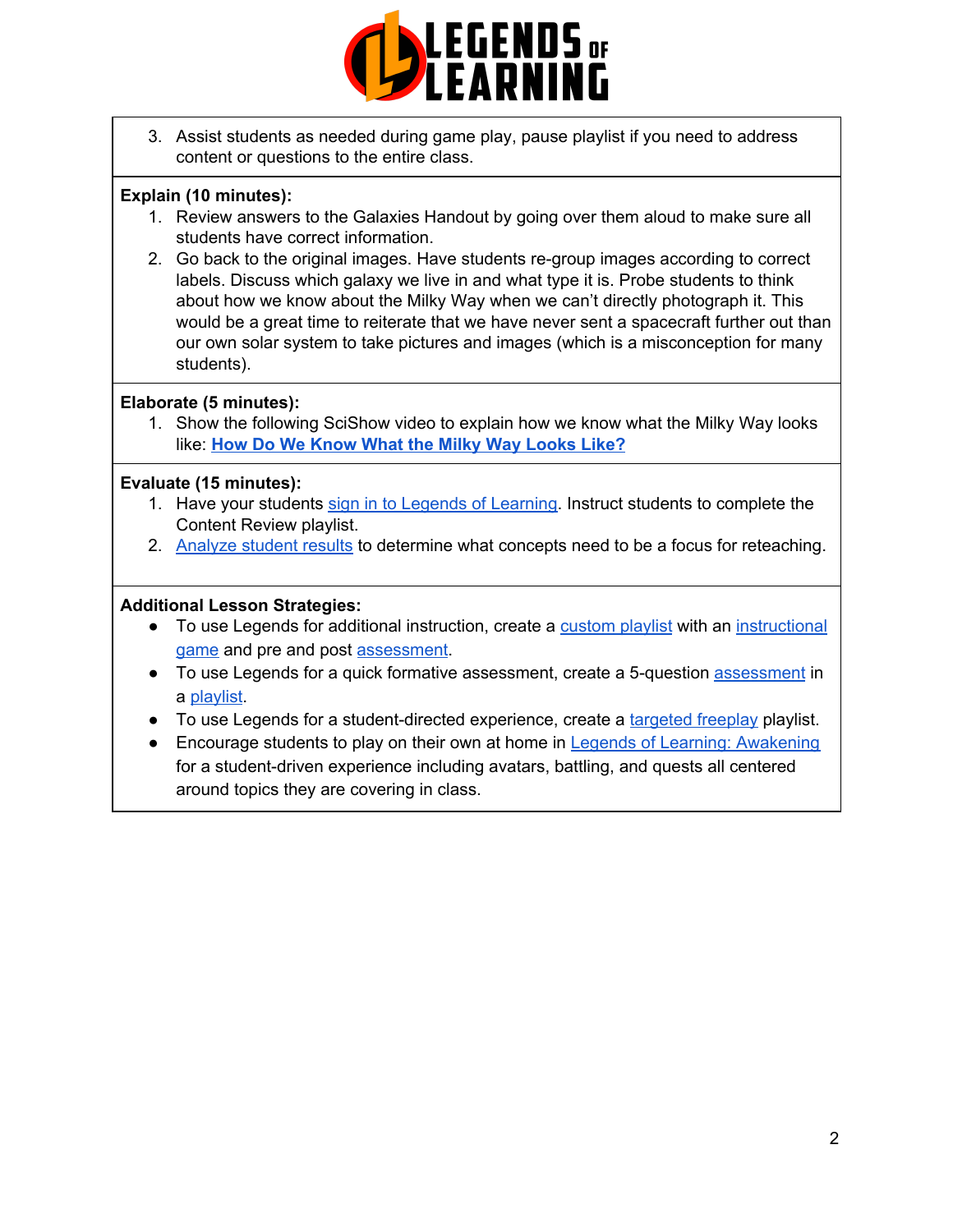

| Name: | Date: |  |
|-------|-------|--|
|       |       |  |

## The Milky Way and Other Galaxies

**Directions:** While playing the first game in Legends of Learning, use what you learn to complete the diagrams and answer the questions below.

- 1. Where is the Hubble telescope located? Why is its location so important?
- 2. What two factors cause the Earth to orbit around the Sun instead of crashing into it or moving away from it?

\_\_\_\_\_\_\_\_\_\_\_\_\_\_\_\_\_\_\_\_\_\_\_\_\_\_\_\_\_\_\_\_\_\_\_\_\_\_\_\_\_\_\_\_\_\_\_\_\_\_\_\_\_\_\_\_\_\_\_\_\_\_\_\_ \_\_\_\_\_\_\_\_\_\_\_\_\_\_\_\_\_\_\_\_\_\_\_\_\_\_\_\_\_\_\_\_\_\_\_\_\_\_\_\_\_\_\_\_\_\_\_\_\_\_\_\_\_\_\_\_\_\_\_\_\_\_\_\_

\_\_\_\_\_\_\_\_\_\_\_\_\_\_\_\_\_\_\_\_\_\_\_\_\_\_\_\_\_\_\_\_\_\_\_\_\_\_\_\_\_\_\_\_\_\_\_\_\_\_\_\_\_\_\_\_\_\_\_\_\_\_\_\_

\_\_\_\_\_\_\_\_\_\_\_\_\_\_\_\_\_\_\_\_\_\_\_\_\_\_\_\_\_\_\_\_\_\_\_\_\_\_\_\_\_\_\_\_\_\_\_\_\_\_\_\_\_\_\_\_\_\_\_\_\_\_\_\_ \_\_\_\_\_\_\_\_\_\_\_\_\_\_\_\_\_\_\_\_\_\_\_\_\_\_\_\_\_\_\_\_\_\_\_\_\_\_\_\_\_\_\_\_\_\_\_\_\_\_\_\_\_\_\_\_\_\_\_\_\_\_\_\_

\_\_\_\_\_\_\_\_\_\_\_\_\_\_\_\_\_\_\_\_\_\_\_\_\_\_\_\_\_\_\_\_\_\_\_\_\_\_\_\_\_\_\_\_\_\_\_\_\_\_\_\_\_\_\_\_\_\_\_\_\_\_\_\_

\_\_\_\_\_\_\_\_\_\_\_\_\_\_\_\_\_\_\_\_\_\_\_\_\_\_\_\_\_\_\_\_\_\_\_\_\_\_\_\_\_\_\_\_\_\_\_\_\_\_\_\_\_\_\_\_\_\_\_\_\_\_\_\_ \_\_\_\_\_\_\_\_\_\_\_\_\_\_\_\_\_\_\_\_\_\_\_\_\_\_\_\_\_\_\_\_\_\_\_\_\_\_\_\_\_\_\_\_\_\_\_\_\_\_\_\_\_\_\_\_\_\_\_\_\_\_\_\_ \_\_\_\_\_\_\_\_\_\_\_\_\_\_\_\_\_\_\_\_\_\_\_\_\_\_\_\_\_\_\_\_\_\_\_\_\_\_\_\_\_\_\_\_\_\_\_\_\_\_\_\_\_\_\_\_\_\_\_\_\_\_\_\_

- 3. Using that information what can you infer about the rotation of our own galaxy, the Milky Way, around its central point?
- 4. What wavelengths of electromagnetic radiation do telescopes use to obtain images of other galaxies?
- 5. How can scientists use the color of a star to understand its lifespan?

|  |  |  |  |  |  | 6. Draw the three primary types of galaxies |
|--|--|--|--|--|--|---------------------------------------------|
|--|--|--|--|--|--|---------------------------------------------|

| <b>Spiral Galaxy</b> | <b>Elliptical Galaxy</b> | <b>Irregular Galaxy</b> |
|----------------------|--------------------------|-------------------------|
|                      |                          |                         |
|                      |                          |                         |
|                      |                          |                         |
|                      |                          |                         |